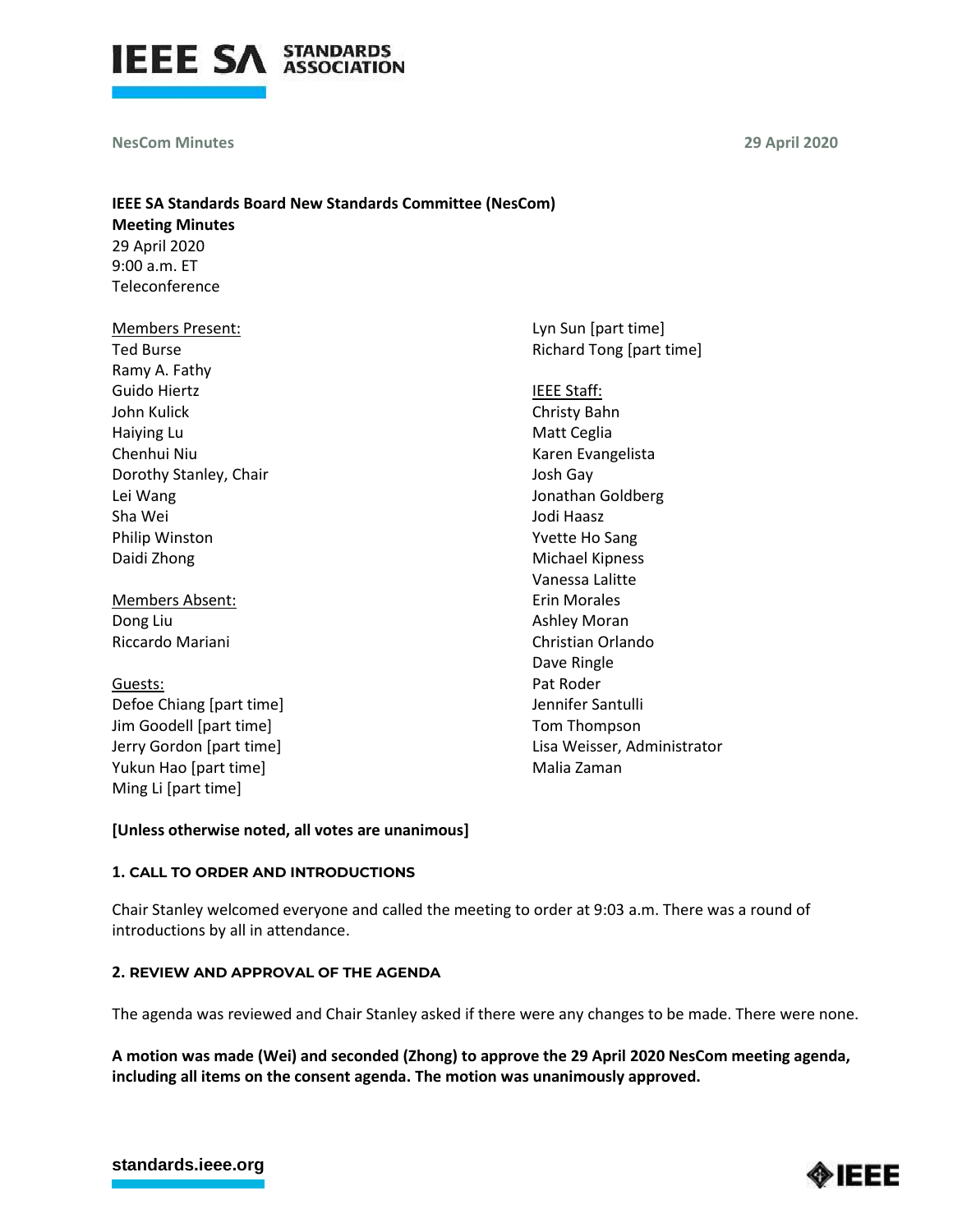# **2.1 Consent Agenda**

## **2.1.1 Withdrawal Requests**

There were no withdrawal requests.

**2.1.2 Project Number Change Request for P2733 'Standard for Clinical Internet of Things (IOT) Data and Device Interoperability with TIPPSS - Trust, Identity, Privacy, Protection, Safety, Security'** 

*NB: The approval of this number change request was included in the approval of the agenda and consent agenda. The PAR number has been changed from P2733 to P2933.*

# **2.1.3 Project Number Change Request for P1451-99 'Standard for Harmonization of Internet of Things (IoT) Devices and Systems'**

*NB: The approval of this number change request was included in the approval of the agenda and consent agenda. The PAR number has been changed from P1451-99 to P1451.99.*

## **3 APPROVAL OF MINUTES FROM THE 22 JANUARY 2020 MEETING**

**A motion was made (Wei) and seconded (Winston) to approve the minutes of the 22 January 2020 NesCom meeting. The motion was unanimously approved.**

## **4 PARS FOR DISCUSSION**

### **4.1 Modified PARs**

# IEEE Computer Society/LAN/MAN Standards Committee

### **P802.15.4z**

Standard for Low-Rate Wireless Networks Amendment: Enhanced Ultra Wide-Band (UWB) Physical Layers (PHYs) and Associated Ranging Techniques **Recommendation: Approve modified PAR**

### IEEE Computer Society/Standards Activities Board

**P2830** Standard for Technical Framework and Requirements of Trusted Execution Environment based Shared Machine Learning **Recommendation: Approve modified PAR**

### **4.2 Extension Requests**

# IEEE Power and Energy Society/Substations

### **P1240**

Guide for the Evaluation of the Reliability of HVDC Converter Stations **Recommendation: Approve request for an extension until December 2023**

# **P1378**

Guide for Commissioning High-Voltage Direct-Current (HVDC) Converter Stations and Associated Transmission Systems

**Recommendation: Approve request for an extension until December 2022**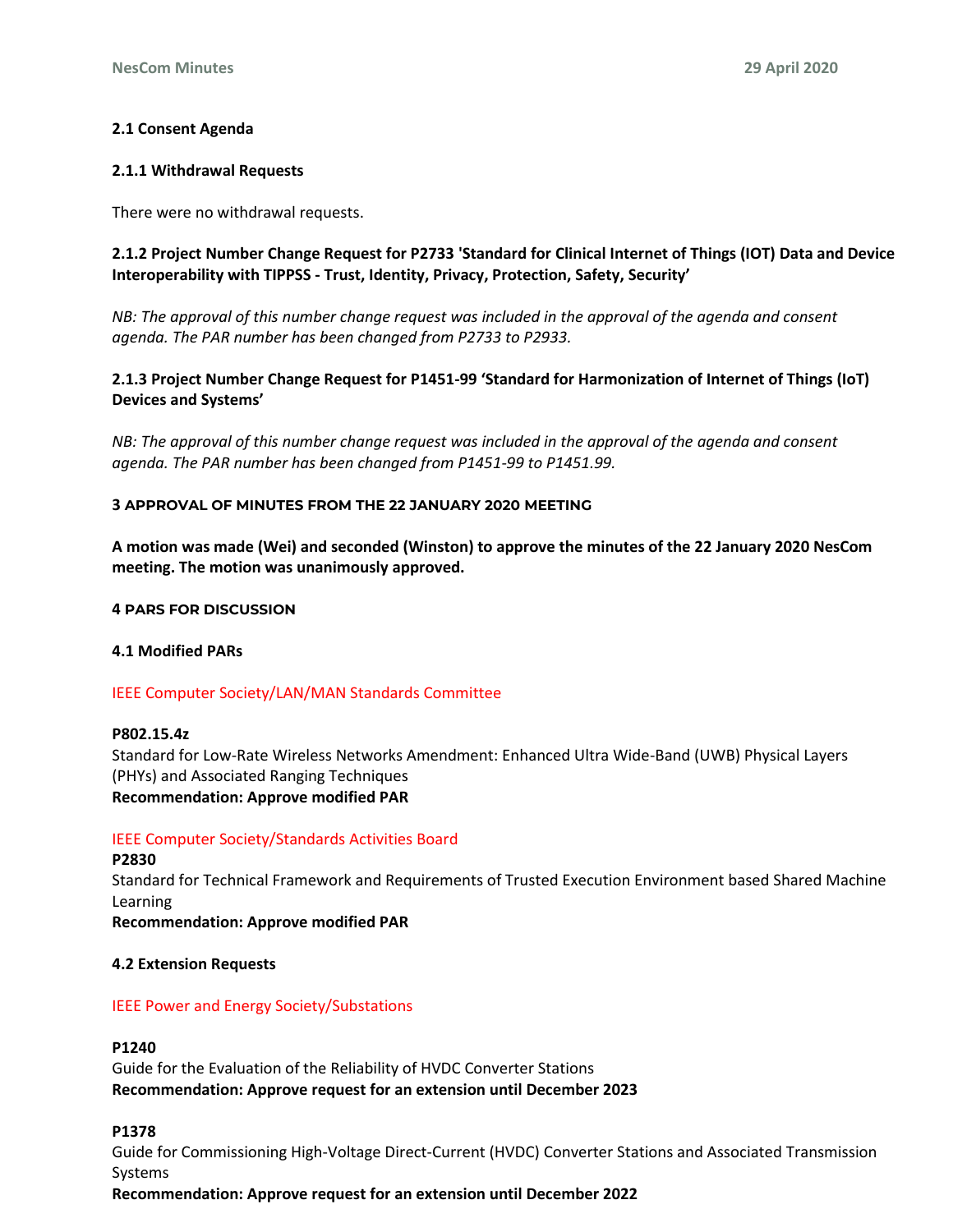# **4.3 New PARs**

IEEE Computer Society/Blockchain and Distributed Ledgers

# **P3201**

Standard for Blockchain Access Control **Recommendation: Approve new PAR until December 2024**

# **P3202**

Standard for Capability Evaluation Requirements of Blockchain Practitioners **Recommendation: Approve new PAR until December 2024 (9 approve, 0 disapprove, 1 abstain [Hiertz])**

## **P3203**

Standard for Blockchain Interoperability Naming Protocol **Recommendation: Approve new PAR until December 2024**

## **P3204**

Standard for Blockchain Interoperability - Cross Chain Transaction Consistency Protocol **Recommendation: Approve new PAR until December 2024**

## **P3205**

Standard for Blockchain Interoperability - Data Authentication and Communication Protocol **Recommendation: Approve new PAR until December 2024 (9 approve, 0 disapprove, 1 abstain [Hiertz])**

### **P3206**

Standard for Blockchain-based Digital Asset Classification **Recommendation: Approve new PAR until December 2024**

### **P3207**

Standard for Blockchain-based Digital Asset Identification **Recommendation: Approve new PAR until December 2024**

### **P3208**

Standard for Blockchain-based Digital Asset Exchange Model **Recommendation: Approve new PAR until December 2024**

# **P3209**

Standard for Blockchain Identity Key Management **Recommendation: Approve new PAR until December 2024 (9 approve, 0 disapprove, 1 abstain [Hiertz])**

# **P3210**

Standard for Blockchain-based Digital Identity System Framework **Recommendation: Approve new PAR until December 2024 (9 approve, 0 disapprove, 1 abstain [Fathy])**

# **P3211**

Standard for Blockchain-based Electronic Evidence Interface Specification **Recommendation: Approve new PAR until December 2024**

# **P3212**

Standard for Governance Framework for Blockchain System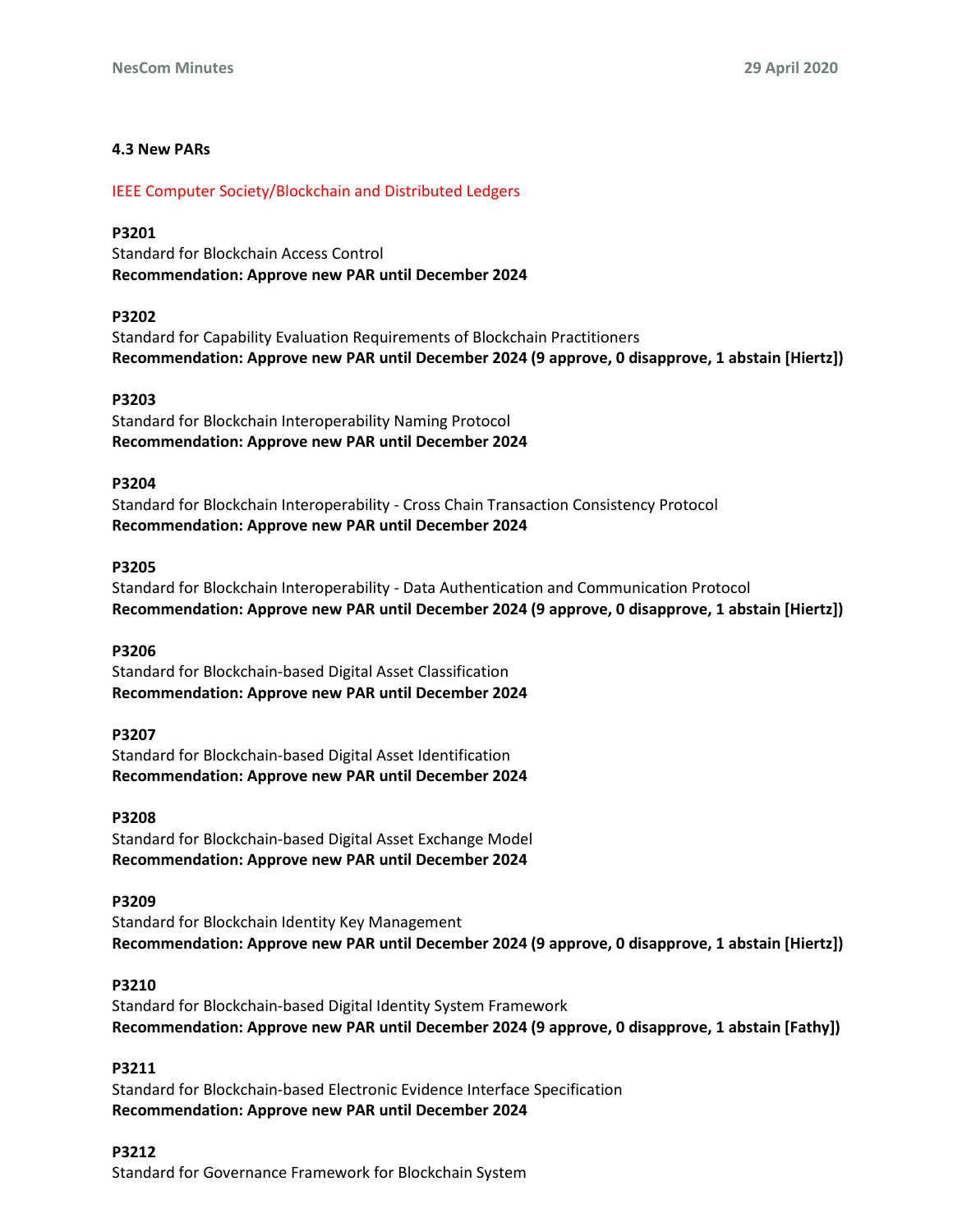**Recommendation: Defer new PAR until the next NesCom meeting due to a NesCom comment remaining unresolved.**

### **P3214**

Standard for Testing Specification of Blockchain Systems **Recommendation: Approve new PAR until December 2024**

### IEEE Computer Society/Learning Technology

### **P1484.1**

Guide for Conceptual Model for Learning Technology Systems (CM4LTS) **Recommendation: Conditionally approve new PAR until December 2024, based on the condition of removing the 3 Q/A from section 8.1.**

*NB: The condition has been met.*

#### **P1484.2**

Recommended Practice for Integrated Learner Record (ILR) **Recommendation: Conditionally approve new PAR until December 2024, based on the condition of removing the 3 Q/A from section 8.1. (9 approve, 0 disapprove, 1 abstain [Hiertz])**

*NB: The condition has been met.*

#### **P1484.20.2**

Recommended Practices for Defining Competencies **Recommendation: Approve new PAR until December 2024**

#### **P2881**

Standard for Learning Metadata **Recommendation: Approve new PAR until December 2024**

IEEE Industry Applications Society/Industrial & Commercial Power Systems Standards Development Committee

#### **P3001.3**

Recommended Practice for the Design of Industrial and Commercial Power Systems: Voltage Considerations **Recommendation: Approve new PAR until December 2024**

#### IEEE Power and Energy Society/Switchgear

**P2880** Standard for High Voltage Direct Current Circuit Breakers Above 3200 Vdc **Recommendation: Approve new PAR until December 2024**

#### IEEE Vehicular Technology Society/Intelligent Transportation Systems

#### **P1609.20**

Recommended practice for extending the functionality of IEEE Std 1609.2 **Recommendation: Approve new PAR until December 2024**

#### **4.4 PARs for the Revision of Standards**

IEEE Computer Society/Cybersecurity and Privacy Standards Committee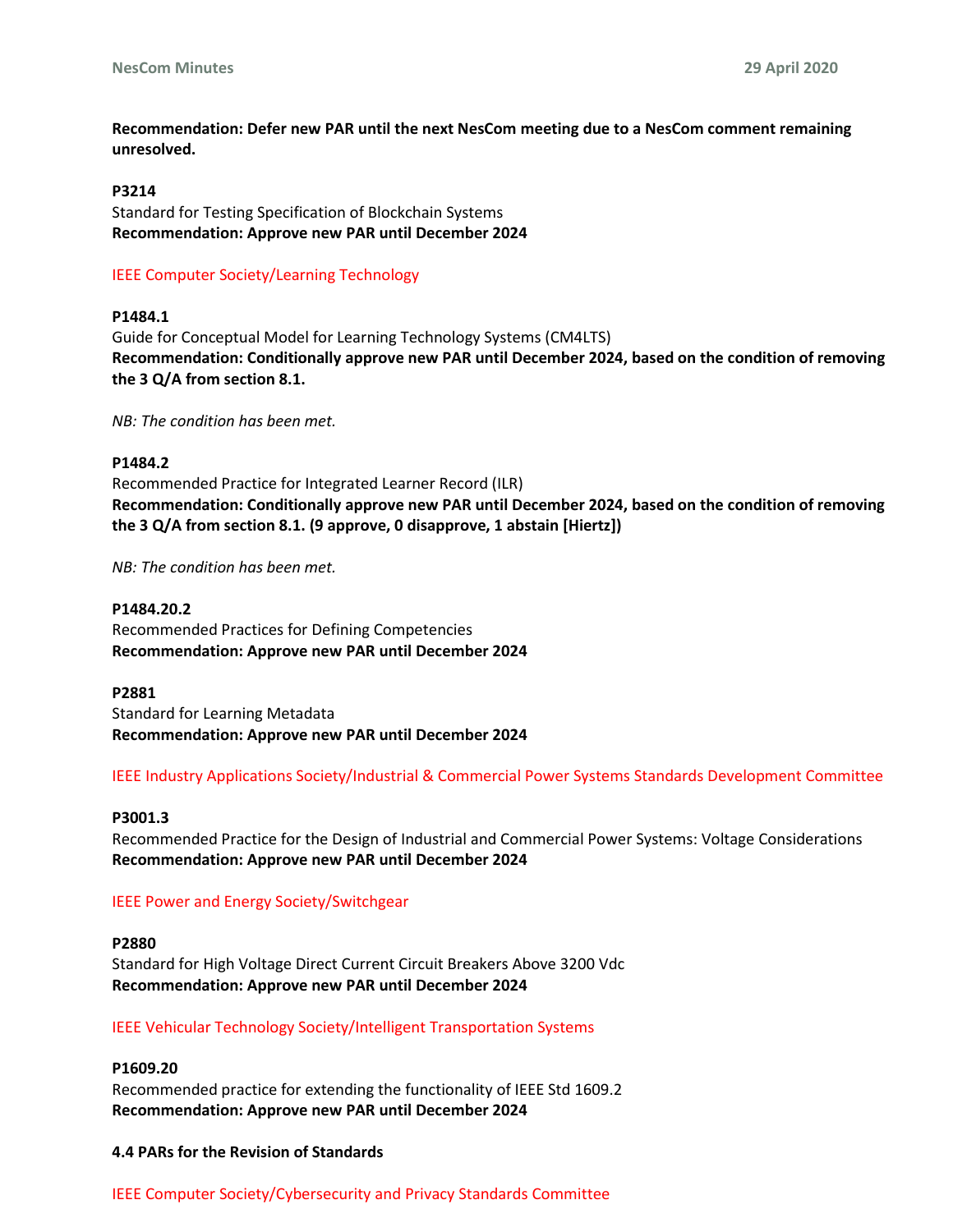### **P1619.2**

Standard for Wide-Block Encryption for Shared Storage Media **Recommendation: Approve PAR for the revision of a standard until December 2024**

## IEEE Computer Society/Software & Systems Engineering Standards Committee

## **P15026-2**

Systems and software engineering--Systems and software assurance--Part 2: Assurance case **Recommendation: Approve PAR for the revision of a standard until December 2024**

## IEEE Power and Energy Society/Energy Development & Power Generation

### **P807**

Recommended Practice for Unique Identification in Hydroelectric Facilities **Recommendation: Approve PAR for the revision of a standard until December 2024**

# IEEE Power and Energy Society/Energy Storage & Stationary Battery Committee

### **P1187**

Recommended Practice for Installation Design and Installation of Valve-Regulated Lead-Acid Batteries for Stationary Applications

**Recommendation: Approve PAR for the revision of a standard until December 2024**

### **P1635**

Guide for the Ventilation and Thermal Management of Batteries for Stationary Applications **Recommendation: Approve PAR for the revision of a standard until December 2024**

### IEEE Power and Energy Society/Surge Protective Devices/High Voltage

### **PC62.92.4**

Guide for the Application of Neutral Grounding in Electrical Utility Systems--Part IV: Distribution **Recommendation: Approve PAR for the revision of a standard until December 2024**

### IEEE Power and Energy Society/Transmission and Distribution

### **P1782**

Guide for Collecting, Categorizing, and Utilizing Information Related to Electric Power Distribution Interruption Events

**Recommendation: Approve PAR for the revision of a standard until December 2024**

### IEEE Vehicular Technology Society/Intelligent Transportation Systems

### **P1609.2**

Standard for Wireless Access in Vehicular Environments--Security Services for Applications and Management Messages

**Recommendation: Approve PAR for the revision of a standard until December 2024**

IEEE Vehicular Technology Society/Rail Transportation Standards Committee